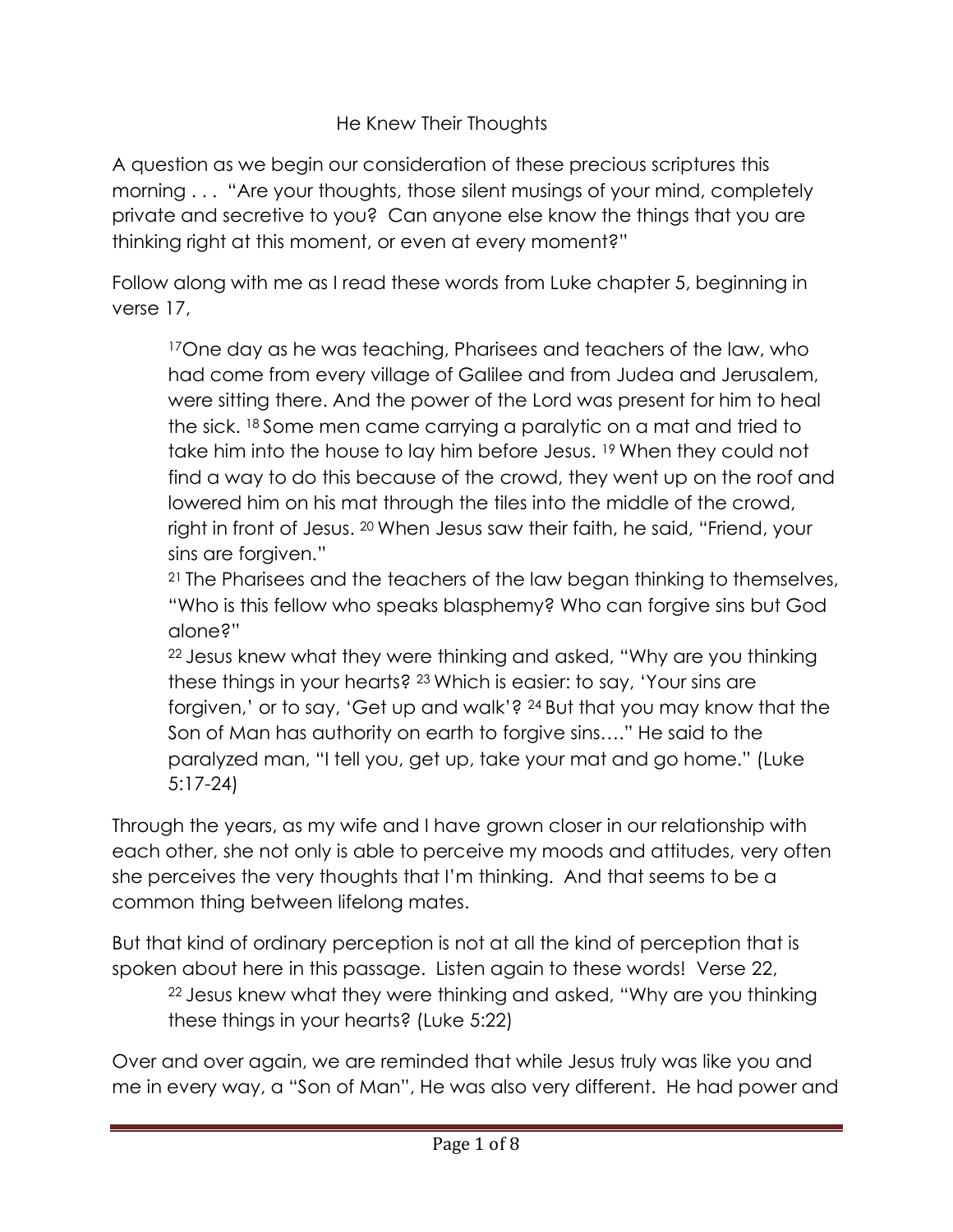authority and ability that was far beyond that of ordinary men. He was the very Son of God. And not only that, Jesus also had the presence of both God the Father and God the Holy Spirit abiding within Him.

And it's essential that you and I are always careful to remember that Jesus had that very special difference, else we might find ourselves drifting into the same trap that many of our modern-day churches have found themselves in, that of having a God who is too much like us and not enough like God. Folks, whole new church organizations are being formed around that sort of theme . . . that Jesus is "like us".

May I give us a big word to consider. You may not have to remember the exact wording, but it would be good to remember the concept. The word or words that the Bible Scholars use for this current trend is "postmodern relativism", a big name, but with a simple purpose.

Postmodernism rejects the idea that the same moral and spiritual codes and values given within these scriptures should be acceptable to every person, but rather insists that values and codes of conduct should be relative to each person individually and relative to the circumstances that they involve themselves in. In other words, no specific set of values exists. Everyone is able to determine their own preferences in the values they choose.

And many people within the churches have adopted that trend, earnestly and sincerely thinking that it will make Christ and Christianity more relative to each person, and more acceptable to them, and then perhaps more people will be drawn to attend their churches. But folks, that manner of thinking is very, very misguided. And may I say that for those theologians and preachers and Sunday School teachers and parents who have gotten caught up in teaching those concepts, none of those concepts are found in these scriptures.

Yes, Jesus truly was human, in every way. But along with His humanity, He was also, in every way, the Almighty God, the Holy and Righteous God who created the earth and everything in it, and who is now the one who by His own might and power keeps it functioning, every moment of every day.

And though Jesus is the kindest and most gentle Bridegroom and lover of our souls, intimate with each one of us who have received Him as our Savior and Lord, He is ever and always our Holy and Almighty God, worthy to receive honor and worship and praise. And we absolutely must honor and worship and praise Him in that way!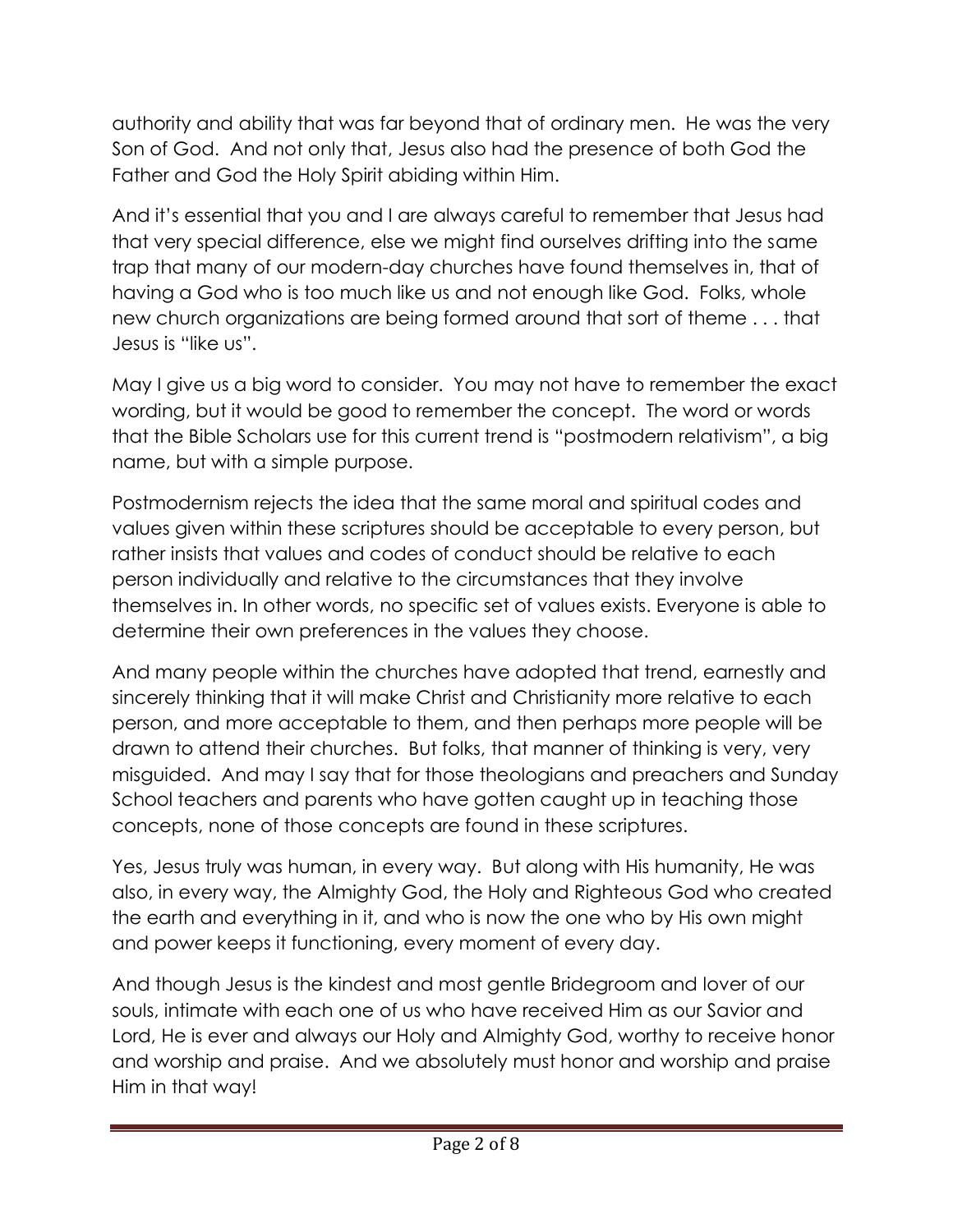God spoke about that very clearly in words given through the Apostle John. In chapter 5 of the Book of Revelation, John was transported to heaven and given a special vision of the Lord Jesus. And there, John tells us that

<sup>11</sup>Then I looked, and I heard the voice of many angels around the throne, the living creatures, and the elders; and the number of them was ten thousand times ten thousand, and thousands of thousands, <sup>12</sup>saying with a loud voice:

"Worthy is the Lamb who was slain

To receive power and riches and wisdom,

And strength and honor and glory and blessing!"

13And every creature which is in heaven and on the earth and under the earth and such as are in the sea, and all that are in them, I heard saying:

"Blessing and honor and glory and power

*Be* to Him who sits on the throne,

And to the Lamb, forever and ever!" (Revelation 5:11-13)

Folks, I must confess to you that I grieve for the condition of our modern-day churches in America. In their misguided desires to reach out and be inclusive and to receive, without question, whomever will come, bringing in misguided people who will bring with them all forms of misguided ideas and behaviors of the pagan world into the sanctuary of our Holy God, bringing misunderstanding, and severely corrupting the Holy and righteous covenant that our loving God has made with us.

In all their many efforts to be inclusive, our church leaders have left their first love and have moved on to a kind of Christianity that is not found in these scriptures. This new religion of theirs is far more like that developed in the Land of Canaan as God's people violated His commands and intermarried with the local pagan residents and allowed the local pagan people to bring in elements of their pagan religions with them, interweaving those pagan beliefs and practices into the pure and holy commands of God corrupting the very core of God's Holy truths.

Or even as was done in Jesus' day by well-meaning Scribes and Pharisees who with all their man-made rules, substituted a set of good principles for God's intended intimate love with a personal Savior.

And that is a very dangerous kind of religion to have, because it substitutes so cleverly for the real thing. With that kind of Christianity, we are in danger of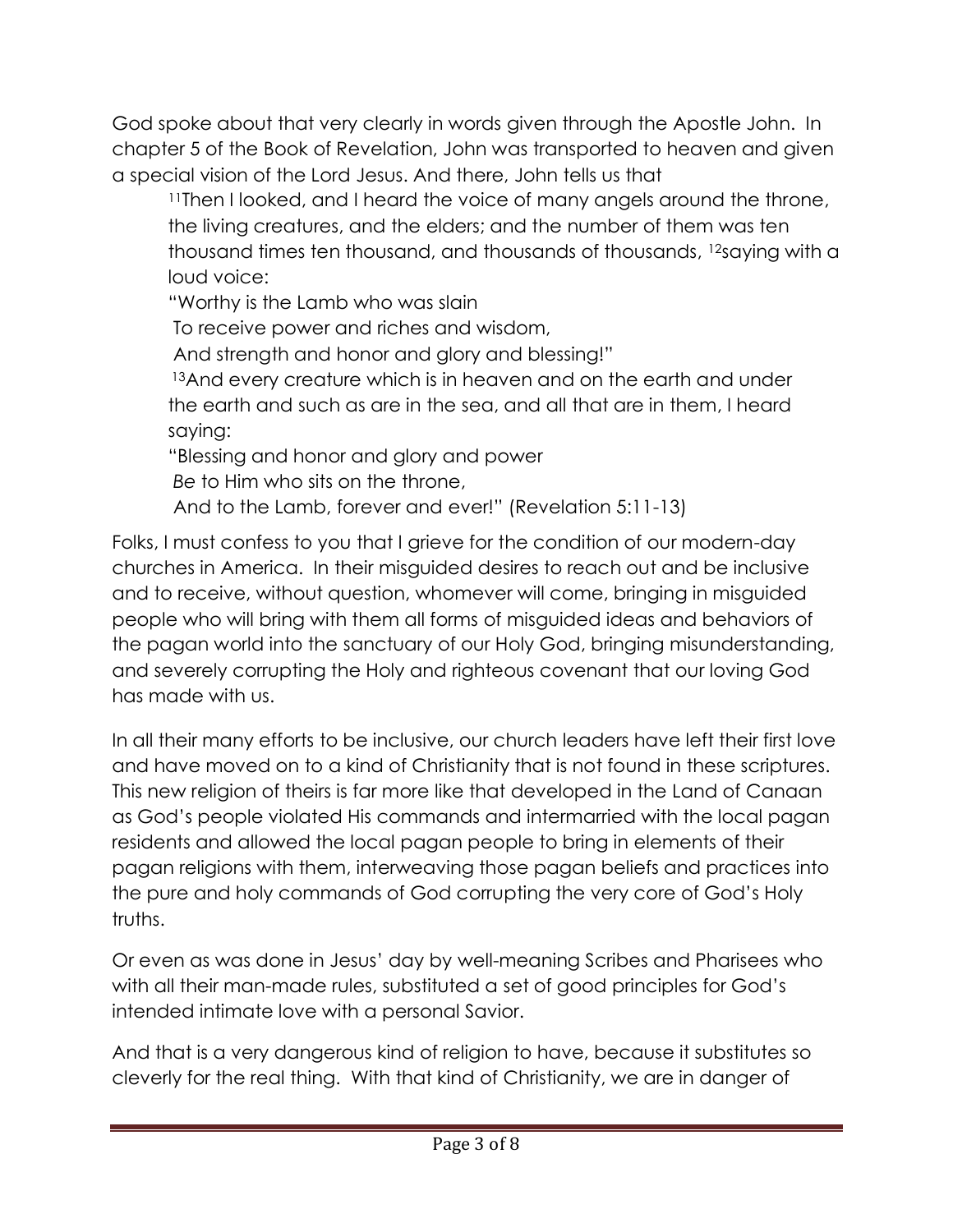becoming what Jesus called, "white-washed sepulchers", tombs with dead bones in them.

I pray that God will guard this church and you and me from drifting into that kind of misguided religion.

Jesus was a man, yes, but far more than that, He was the Almighty God, one and the same with God the Father and God the Holy Spirit.

And because Jesus was Almighty God, when we read in verse 22, that Jesus knew their thoughts, we can know that, no, it was not that Jesus perceived their thoughts as you and I might, or perhaps caught a look of unbelief on their faces or heard them grumbling between themselves. Jesus was, and is, the Almighty God, and He was able to know the intimate and hidden thoughts of any and all of the people gathered there that day.

He knew the thoughts of those Scribes and Pharisees. And later, He would know the thoughts and the faith of the men who brought their friend to Him to be healed.

He knew that these poor, ill-equipped Scribes and Pharisees were trying to use the only thing they had available to them, their common intellect, to reason out a deeply spiritual matter that was taking place in front of them, and that would not work at all.

Listen again beginning in Verse 21,

<sup>21</sup>And the scribes and the Pharisees began to reason, saying, "Who is this who speaks blasphemies? Who can forgive sins but God alone?" <sup>22</sup>But when Jesus perceived their thoughts, He answered and said to them, "Why are you reasoning in your hearts? (Luke 5:21-22)

Consider the plight of these Scribes and Pharisees for a moment. They had never witnessed such a thing before. And they were trying desperately to understand it with just their human reasoning capacity, but they could not.

What appeared to them to be just an ordinary man was making a profound declaration about Himself, a declaration that He was Almighty God in human flesh. He made that declaration by saying to the crippled man, "Your sins are forgiven you."

Both Jesus and those Scribes and Pharisees knew very well that only God could forgive sins. And equipped with only their common senses, those Scribes and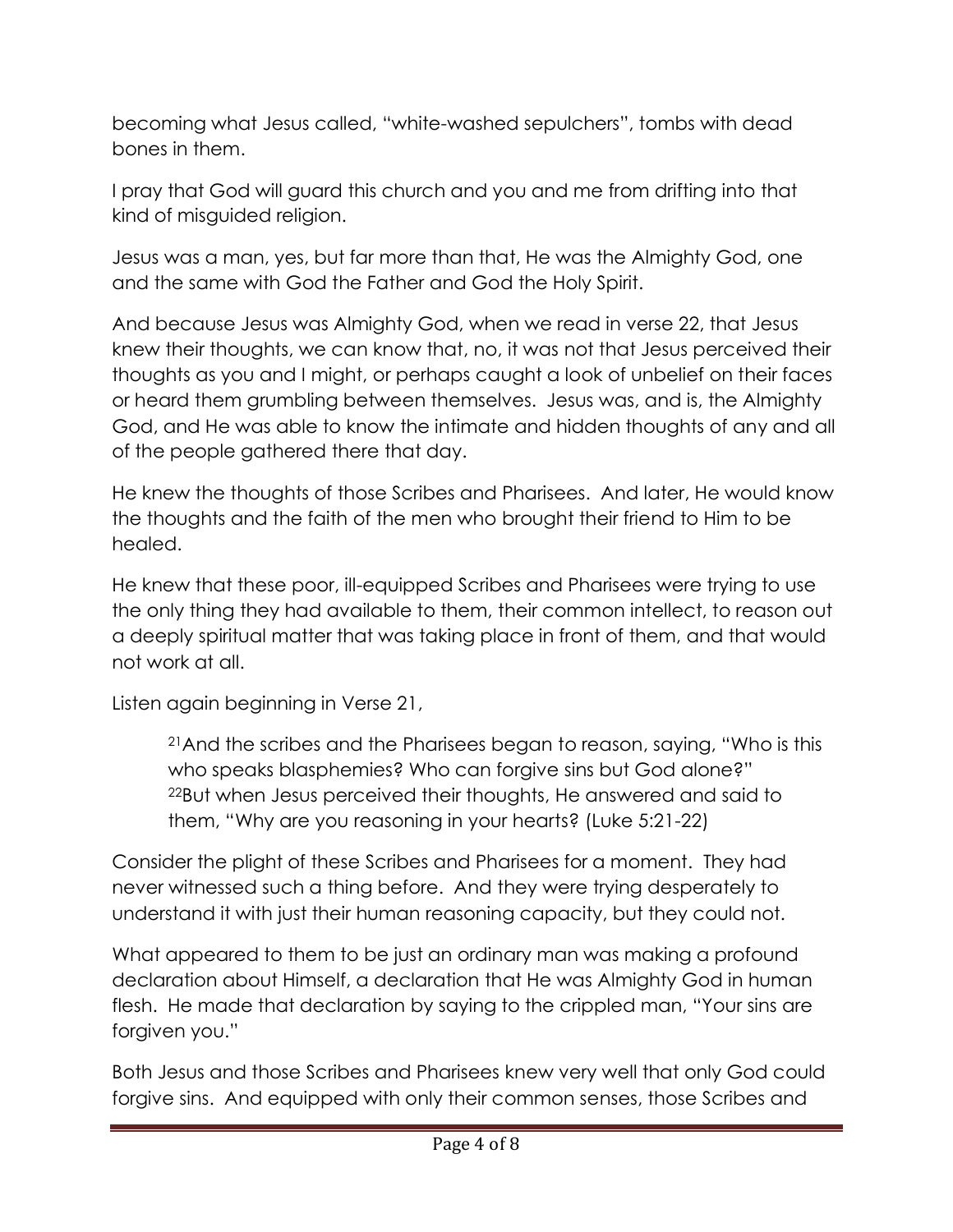Pharisees had to decide whether this man was a charlatan or that He was the God who could forgive sin. And they arrived at the only answer common "reasoning" would provide, and that was that Jesus must be a blasphemous heretic.

Fortunately, Jesus knew every word they were thinking, and He very carefully answered their doubting questions. Listen!

<sup>22</sup>But when Jesus perceived their thoughts, He answered and said to them, "Why are you reasoning in your hearts? <sup>23</sup>Which is easier, to say, 'Your sins are forgiven you,' or to say, 'Rise up and walk'? <sup>24</sup>But that you may know that the Son of Man has power on earth to forgive sins"—He said to the man who was paralyzed, "I say to you, arise, take up your bed, and go to your house." (Luke 5:22-24)

Folks, this is the powerful message that you and I must receive from this passage of scripture. *God knows our every thought!* He clearly demonstrates that for us here in these words, and if we will only take the opportunity to search it out, we will see that He did the same thing on many other occasions throughout these scriptures.

Recall that when the Lord visited with Abraham and Sarah on His way to destroy Sodom and Gomorrah, the Lord told Abraham that Sarah would soon bear a child. When Sarah overheard the Lord's words from inside her tent, she laughed within herself at His words. Listen to that account from Genesis chapter 18!

<sup>9</sup> . . . (the Lord) said to him (Abraham), "Where *is* Sarah your wife?" So he said, "Here, in the tent."

<sup>10</sup>And He said, "I will certainly return to you according to the time of life, and behold, Sarah your wife shall have a son."

(Sarah was listening in the tent door which *was* behind him.) <sup>11</sup>Now Abraham and Sarah were old, well advanced in age; *and* Sarah had passed the age of childbearing. <sup>12</sup>Therefore Sarah laughed within herself, saying, "After I have grown old, shall I have pleasure, my lord being old also?"

13And the Lord said to Abraham, "Why did Sarah laugh, saying, 'Shall I surely bear *a child,* since I am old?' <sup>14</sup>Is anything too hard for the Lord? At the appointed time I will return to you, according to the time of life, and Sarah shall have a son."

<sup>15</sup>But Sarah denied *it,* saying, "I did not laugh," for she was afraid. And He said, "No, but you did laugh!" (Genesis 18:9-15)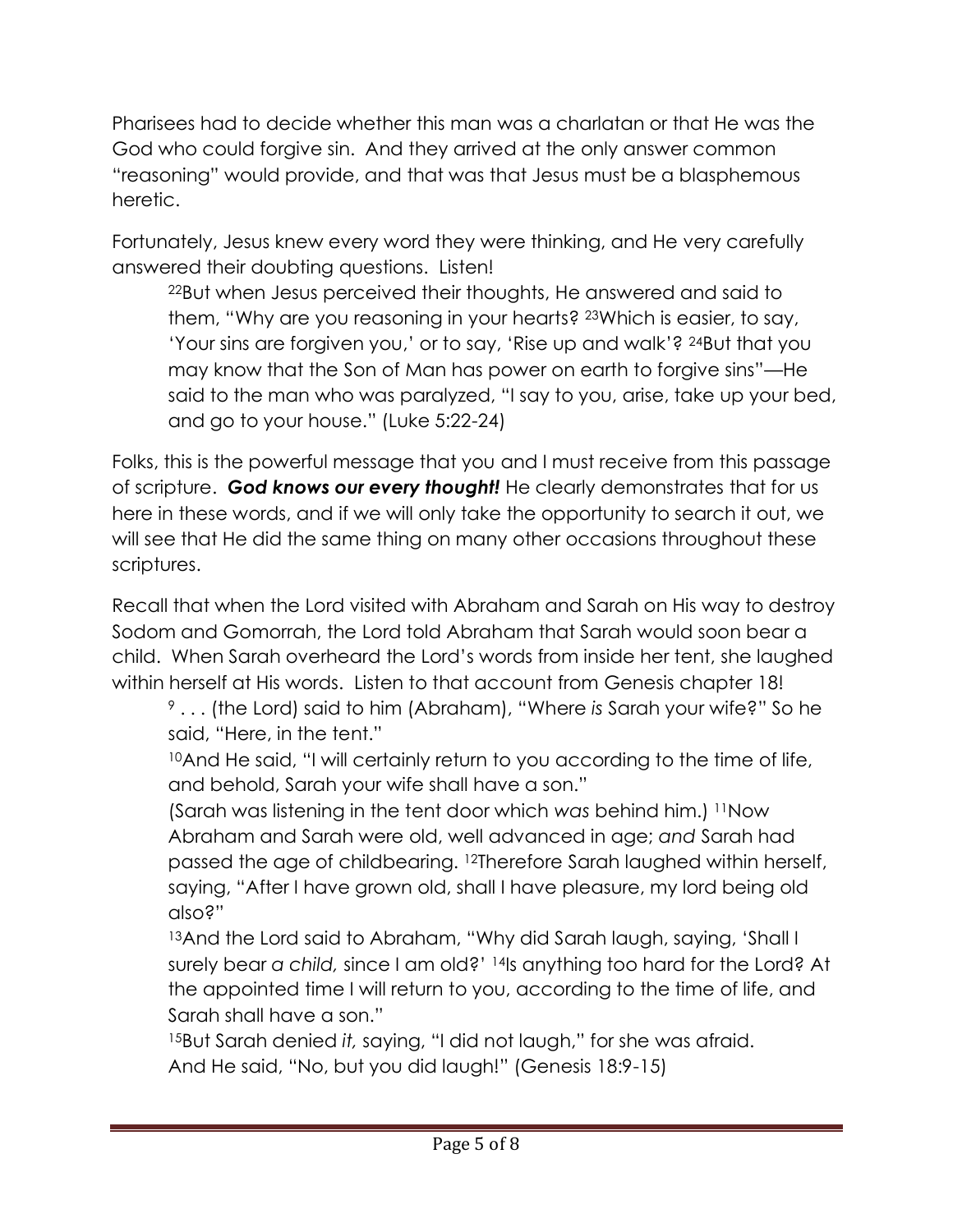The Lord knew Sarah's thoughts. Folks, you and I need not spend our energies trying to make God relative to ourselves. He is truly different, and we need to embrace that difference and not try to reduce Him down to someone lesser than He is. Such efforts will lead us into serious error.

In Isaiah chapter 44, we can read about a man who cut down a tree, and with his carving instruments foolishly attempted to fashion out an image of God.

You and I must never do that, to try to shape and fashion God into any image that we can know, especially into the image of common man. By doing that, we greatly dishonor Him.

He is God, and as God, He is capable of being and doing things that we cannot do, and that ought to be alright with us. We must not demand the privilege of being able to "reason" Him out.

God's ways are not our ways. He has majesty and power and knowledge that we do not have; and that includes knowing every thought that comes to our minds.

I would like to spend our last few minutes of time today by our "meditating" on the words found in Psalm 139! And I would like to challenge you to reread and rethink these words in your private devotional time later, and often. Listen to these words in Psalm 139, beginning in verse 1.

- <sup>1</sup> O LORD, you have searched me and you know me.
- <sup>2</sup> You know when I sit and when I rise; you perceive my thoughts from afar.
- <sup>3</sup> You discern my going out and my lying down; you are familiar with all my ways.
- <sup>4</sup> Before a word is on my tongue you know it completely, O LORD.
- <sup>5</sup> You hem me in—behind and before; you have laid your hand upon me.
- <sup>6</sup> Such knowledge is too wonderful for me, too lofty for me to attain.
- <sup>7</sup> Where can I go from your Spirit? Where can I flee from your presence?
- <sup>8</sup> If I go up to the heavens, you are there; if I make my bed in the depths, you are there.
- <sup>9</sup> If I rise on the wings of the dawn,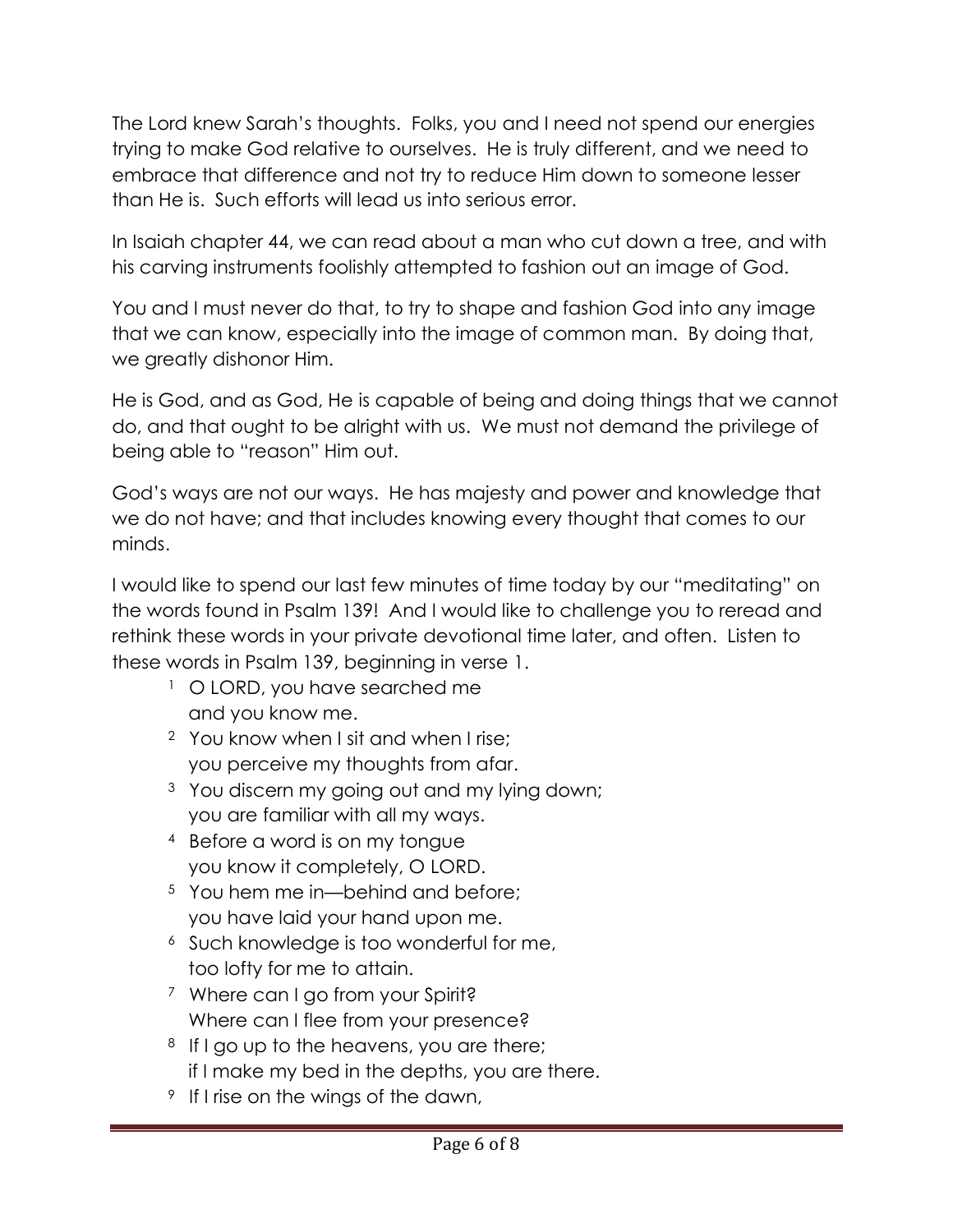if I settle on the far side of the sea,

- $10$  even there your hand will guide me, your right hand will hold me fast.
- <sup>11</sup> If I say, "Surely the darkness will hide me and the light become night around me,"
- <sup>12</sup> even the darkness will not be dark to you; the night will shine like the day, for darkness is as light to you.

And then in verse 23 of this Psalm, we read,

- <sup>23</sup> Search me, O God, and know my heart; test me and know my anxious thoughts.
- $24$  See if there is any offensive way in me, and lead me in the way everlasting. (Psalm 139:1-24)

These words tell us plainly that God knows each and every thought that comes to our mind, every one of them, long before the words come to our tongue.

Where can we go to hide our ways, our attitudes, our desires, our habits, our inmost thoughts from God? No where! No where!

That is why you and I must want to do "that which is right in His sight" in everything we think and say and do . . . because everything really is in His sight at every moment all of the time.

When I am by myself, hidden away in my study room or my workshop, or driving in my car, He knows my every thought and my every deed. Are some of my thoughts angry and bitter, or vile and vulgar? He knows them immediately and completely.

As men and women sit quietly and gossip about and belittle other people, God is right there, being forced to listen.

As women sit quietly in their chairs and read their "romance novels" with stories laced full of vile and sinful episodes. God is right there, being forced to listen to their thoughts.

As a man hides away in his closet or on his computer and looks at pornography, God is right there, being forced to share in every vile thought

Folks, do you, do I do any of these things? Perhaps we don't do these exact things, but we surely do other things like them. And as we do, we are forcing